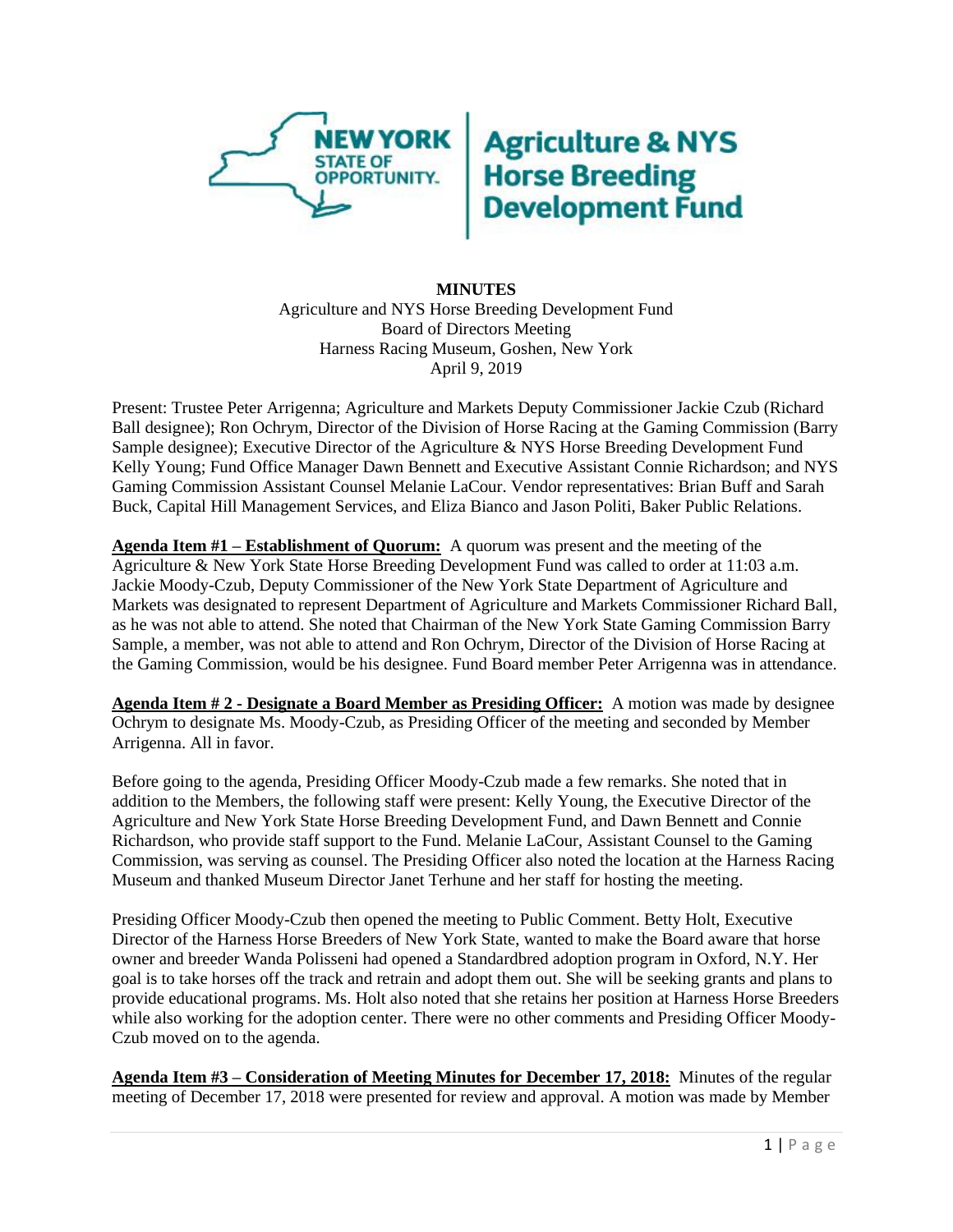Arrigenna to accept the Minutes as presented and seconded by Moody-Czub. Designee Ochrym abstained as he did not attend the previous meeting. All others in favor.

**Agenda Item #4 – Consideration of Grant Applications:** Presiding Officer Moody-Czub noted that the Fund previously approved a budget that provides up to \$150,000 in grant funding in 2019 and also set an application deadline of March 1 for grant applications. The Trustees received six grant requests, but one was later withdrawn. The Trustees had the opportunity to review the applications in advance. Presiding Officer Moody-Czub then invited representatives of each entity forward for a presentation and questions from the Trustees.

1. The **Harness Racing Museum and Hall of Fame** submitted a grant proposal for \$50,000 to support the Education Department and its programs. It was noted that under Section 332.1(i) of the Racing, Pari-Mutuel Wagering and Breeding Law, the Fund is authorized to distribute monies received by it "to support and promote research, educational programming, and preservation of the history and traditions of harness and trotting horse racing through acquiring and maintaining collections of artifacts, memorabilia and documents related to such history." Presiding Officer Moody-Czub noted that this grant proposal meets that standard.

Janet Terhune, Director of the Museum, provided an update on the microfiche project that she presented to the Trustees the previous year. This involved digitizing all past performances of horses racing from 1973 to 1991—and microfiche is the only medium on which this information is available. She received a new estimate for this work of \$33,000. She has asked the U.S. Trotting Association to collaborate on this project and they are working together, but wanted to keep the Trustees updated.

Next, Kristine Roberts, education coordinator of the Museum, updated the Board on the programs held in 2018 and those planned in 2019. The Museum hosted 73 tours and programs during the previous year, reaching 1,400 students and 300 campers.

Presiding Officer Moody-Czub asked about how coordinating efforts with the Harness Horse Youth Foundation, pony clubs and 4-H was working. Ms. Roberts noted that HHYF does provide a horse to use for demonstrations when they are in town and that is a huge benefit. All efforts go into reaching as many people as possible.

2. **Goshen Historic Track** requested funds in the amount of \$55,000 to make repairs to the Arden Barn and blacksmith shop, one of the most historic barns on the grounds. Under Section 332.1(i) of the Racing, Pari-Mutuel Wagering and Breeding Law, the Fund is authorized to provide such funding in "maintaining a historic racetrack that is designated as a national registered historic landmark." Presiding Officer Moody-Czub noted that this grant proposal meets that standard.

George Casale, a Board member of Historic Track, spoke with the Trustees. First he noted that the track just had a groundbreaking for a building that will be used to store artifacts for the Harness Racing Museum on the site of the horse barn that burned in the 2017 fire. The track did not need additional stall space, so it did not choose to replace the previous barn. That project has a planned completion of August 2019.

When that is completed, the Track's attention will turn to the Arden Barn project and the relocation of the blacksmith shop. New stalls, a wash stall and the blacksmith shop will be rebuilt and the project will be approximately \$332,000.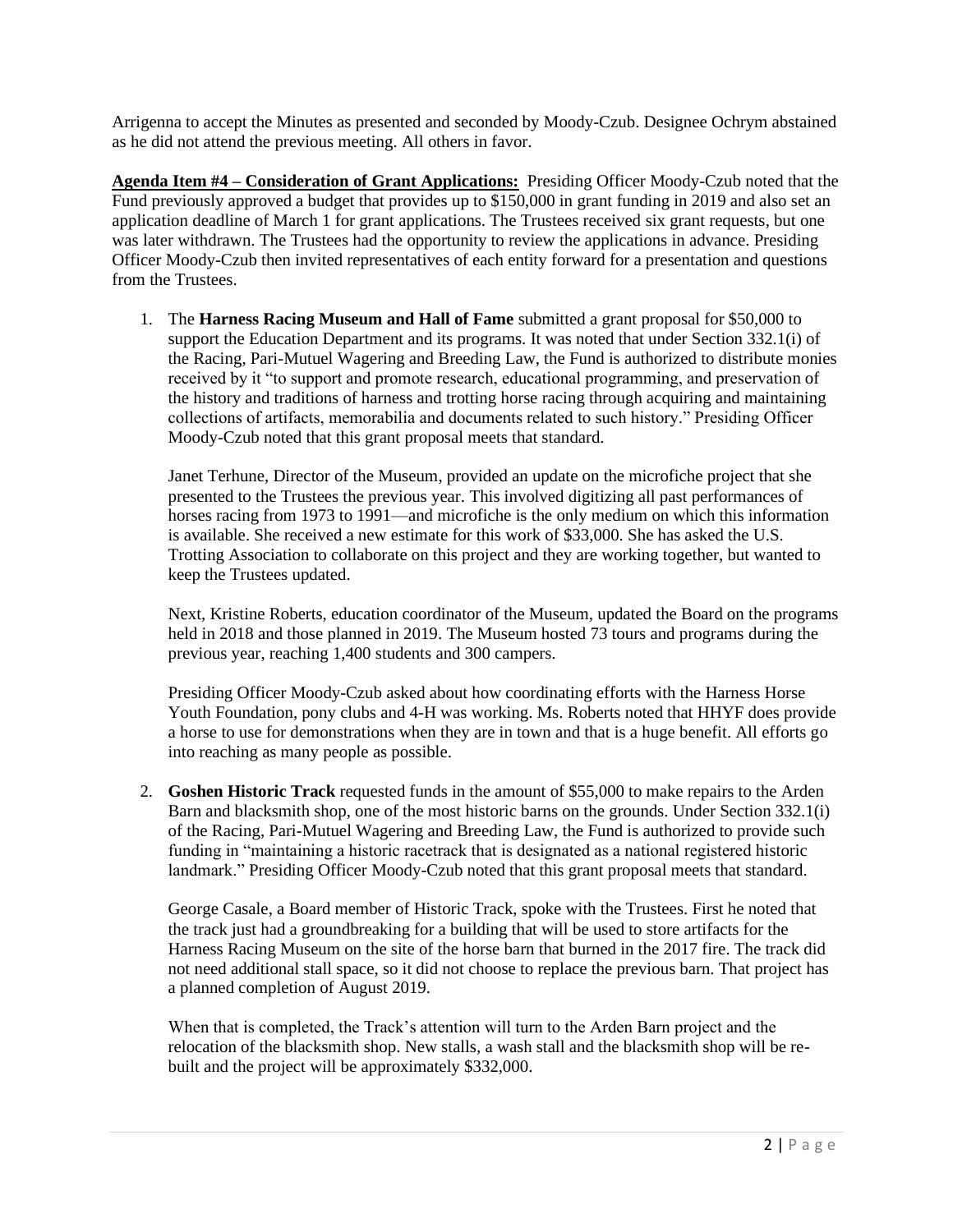3. **Racing Under Saddle New York** requested \$7,500 for a portion of county fair racing series purses. The program already had a commitment from 10 fairs and was interested in adding demonstrations of Standardbred versatility to further promote the breed. Section 332 of the Racing, Pari-Mutuel Wagering and Breeding Law provides funding at county agricultural society harness racing events and this application would meet that standard. Racing Under Saddle events are well attended at the County Fairs and this racing series has grown to become another way to promote and enhance New York's Standardbred breeding and racing program.

Michelle Miller, the President and Director of Marketing, spoke with the Trustees by video conference and described plans to increase purses to encourage participation and offer versatility demonstrations at the fairs to address post-racing careers for Standardbreds.

Presiding Officer Moody-Czub asked for clarification on where the versatility demonstrations would be offered and Ms. Miller explained it would be on the racetrack before or between the normal race programs. Riders would allow the public to meet the horses and the riders would provide Standardbred aftercare information from the U.S. Trotting Association to the public.

4. The **Harness Horse Youth Foundation** made two requests. The first was for \$7,500 for two hand-on summer youth programs at Goshen Historic Track in 2019: a one-day introductory camp and a five-day Leadership camp for previous graduates of the first program. The second request was for \$5,000 toward capital expenditures to support the educational programs through purchase of a truck and jog carts. Section 332 of the Racing, Pari-Mutuel Wagering and Breeding Law provides funding, as shall be determined by the Fund, but not in excess of one and one-half percent thereof, in an account designated "to support and promote research" and "educational programming." Presiding Officer Moody-Czub noted that the grant request would meet the educational programming standard.

Jennifer Connor, a board member of the Youth Foundation, highlighted changes that the organization is making to their youth camps and described how they are meeting their mission of providing young people and their families with experiences and education about harness horses to foster the next generation of fans and participants. She shared a camp schedule for 2019, outlined the camp curriculum and highlighted some notable graduates of the program.

5. The **New York State 4-H Program,** administered by Cornell Cooperative Extension, submitted a grant request is for \$44,000 for the statewide education program that focuses on advancing interest in Standardbreds. The Fund has supported 4-H for many years and Cooperative Extension has a long history of effectively providing education and awareness programs through its statewide network. Presiding Officer Moody-Czub noted that under section 332.1(b) and Section 332.3 of the Racing, Pari-Mutuel Wagering and Breeding Law, which authorizes the Fund to distribute monies received by it "to such 4-H societies, such amounts as the directors deem advisable, as are engaged or propose to engage in a program for the development of standardbred horses." Presiding Office Moody-Czub noted that the grant proposal meets that standard.

Lindsay Goodale, New York State Extension Horse Specialist, and 4-H Educator Jessica Tyson presented to the Trustees and offered pertinent points from a national equine survey. They highlighted the role of volunteers to help operate the various programs and that the interest of young people in horses remains high. Ms. Tyson outlined 2018 programs funded by their grant, including day camps, racetrack visits and competitive events. Building off these programs, the team described their plans for 2019.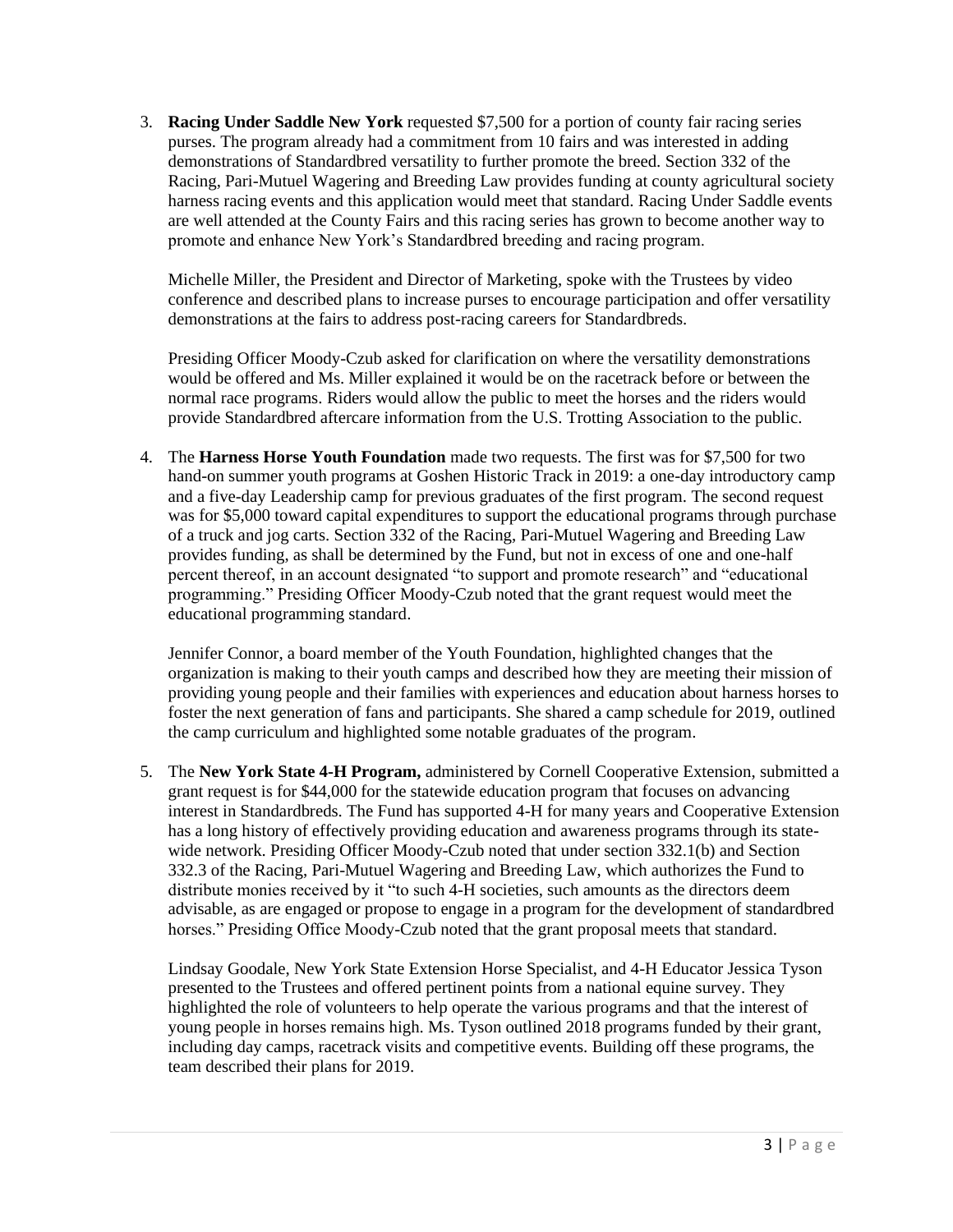Discussion followed and Trustees decided that the HHYF capital equipment request would not be funded. Presiding Officer Moody-Czub noted the RUS-NY request included highlighting aftercare and adoption of harness horses and Member Arrigenna noted that the outreach of HHYF and 4-H is important.

Consensus was reached to fund the HHYF and RUS-NY requests for \$7,500 each, \$44,000 to the NYS 4- H Program and \$45,500 to each the Harness Racing Museum and Historic Track.

A motion was made by Member Arrigenna to approve the following grants in 2019: Goshen Historic Track \$45,500, Harness Racing Museum \$45,500, Harness Horse Youth Foundation \$7,500, Racing Under Saddle \$7,500, and 4-H Horse Program \$44,000. Seconded by Designee Ochrym. All in favor.

**Agenda Item #5 – Consideration to Enter into Executive Session:** At this point in the agenda, Presiding Officer Moody-Czub called for the members to consider a motion to enter into Executive Session, for the express purpose of consideration of litigation matters pursuant to Public Officers Law Section 105.1.d and for personnel matters pursuant to New York Public Officers Law Section 105.1.f. Designee Ochrym made the motion, seconded by Member Arrigenna. All in favor. The members then convened into Executive Session.

**Return from Executive Session:** Upon returning from Executive Session, Presiding Officer Moody-Czub thanked everyone for their patience and moved to the next item on the agenda.

**Agenda Item #6 – Capitol Hill Management Services Update**: Presiding Officer Moody-Czub invited representatives of Capital Hill Management Services and Baker Public Relations to provide an update on marketing and public relations efforts on behalf of the Fund. Brian Buff represented Capitol Hill on behalf of Angie McGrath, who was on maternity leave. He also introduced Sarah Buck who has been working on the Sire Stakes marketing, including attending many of the yearling sales. Mr. Buff and Ms. Buck provided a review of the past year which included: completing the work of the administrative contract and training Fund staff on report production; producing annual publications in conjunction with Fund staff; updating marketing materials for ads, publications and social media; production of high quality videos for events and social media (15 original videos receiving 9,000 minutes of viewing); and coordination of events such as the Night of Champions, Annual Awards Banquet and new owner seminars. Ms. Buck highlighted work so far in 2019 that included development of a comprehensive media and public relations plan and updates to advertising materials.

Jason Politi of Baker Public Relations provided a social media update, including the reach of unique content like videos and infographics, and shared some examples. Eliza Bianca discussed media placements achieved by the Fund, including stories on the Night of Champions in Batavia and impact of the harness racing industry.

Presiding Officer Moody-Czub thanked Capitol Hill Management and Baker Public Relations for their presentation.

**Agenda Item #7 – Consideration of 2019 County Fair Schedule:** Presiding Officer Moody-Czub noted that at the previous meeting the Trustees approved schedules for the New York Sire Stakes and the Excelsior Series, but still had the County Fair racing schedule to consider. The Trustees reviewed a schedule with 20 fair racing dates, the same fairs as last year, and finals at Monticello on Sept. 5. Of note, however, is the Afton Fair kicking off the season earlier than usual on June 20.

Designee Ochrym asked about the budget for the county fair races and Executive Director Young replied that purses are \$24,000 per fair and \$10,000 for each division of the finals.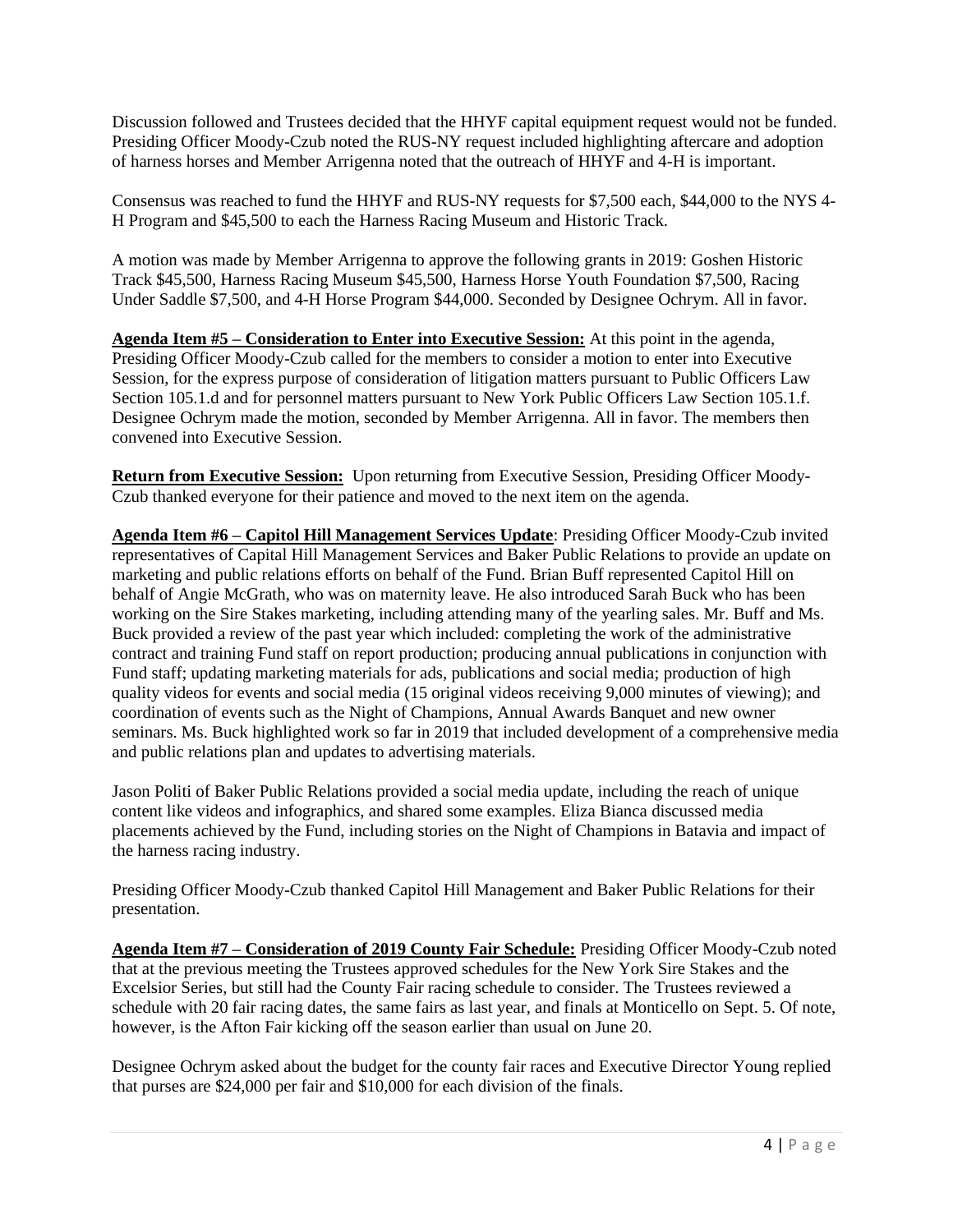Member Arrigenna made a motion to accept the 2019 County Fair racing schedule, seconded by Designee Ochrym. All in favor.

**Agenda Item #8 – Consideration of Drug Testing Program:** Presiding Officer Moody-Czub noted that the Trustees approved a budget in December providing up to \$80,000 for Out-of-Competition Drug Testing and up to \$35,000 for County Fair Drug Testing. In the past the Fund has designated the New York Drug Testing and Research Program at Morrisville State College as a single source drug lab to perform these testing services and the Trustees had a resolution before them to do the same in 2019, which read:

Pursuant to Section 330 of the Racing, Pari-Mutuel Wagering and Breeding Law of the State of New York (the "Racing Law"), the Agriculture & New York State Horse Breeding Development Fund (the "Fund") "is created in order that it may promote the breeding of horses and the conduct of equine research in this state on its own responsibility and under its own business management. The policy, good faith and interest of the state are concerned with the management and development of the Fund and are committed to promotion of horse breeding and equine research in this state in active cooperation with the Fund."

In carrying out this statutory mandate, the Board of Directors of the Fund have historically recognized, and continues to recognize, that the New York Drug Testing and Research Program at Morrisville State College ("Drug Lab") is a single source vendor with specialized expertise and knowledge with respect to the effective and efficient drug testing of the Standardbred breeding and racing industries as contemplated by the Racing Law

In this regard, the Fund's Board of Directors recognizes that: (1) the mission of the Drug Lab is to ensure the integrity of racing in New York State, (2) the Drug Lab provides statewide services that will allow for consistency and uniformity in complex testing of registered Standardbreds throughout New York State, and (3) the continuation of the Fund's historical relationship with the Drug Lab is in the Fund's best interests.

For these reasons the Drug Lab is uniquely positioned to carry out, on a cost-effective basis, the measurable objectives of the Fund by providing drug testing services for the Fund throughout the State of New York.

Presiding Officer Moody-Czub further noted that if a motion was carried by the Directors to approve this resolution, the Executive Director, on behalf of the Fund, would be authorized to enter into a one-year contract with the Drug Lab for out-of-competition and county fair testing, as provided for in the approved 2019 budget.

A motion to designate the New York Drug Testing and Research Program at Morrisville State College as a single source drug lab and for staff to move forward with a contract was made by Designee Ochrym and seconded by Member Arrigenna. All in favor.

**Agenda Item #9 – Annual Review of Fund Policies:** Presiding Officer Moody-Czub stated that each year the Board reaffirms the 23 policies of the Fund. She noted that the policy on sexual harassment was updated, as per the State's direction, and that one policy—check signing controls—was added by the Trustees in 2018. The balance of the policies remained unchanged. There was no discussion.

The policies:

1. Affirmative Action Policy

2. Cash Receipts Policy